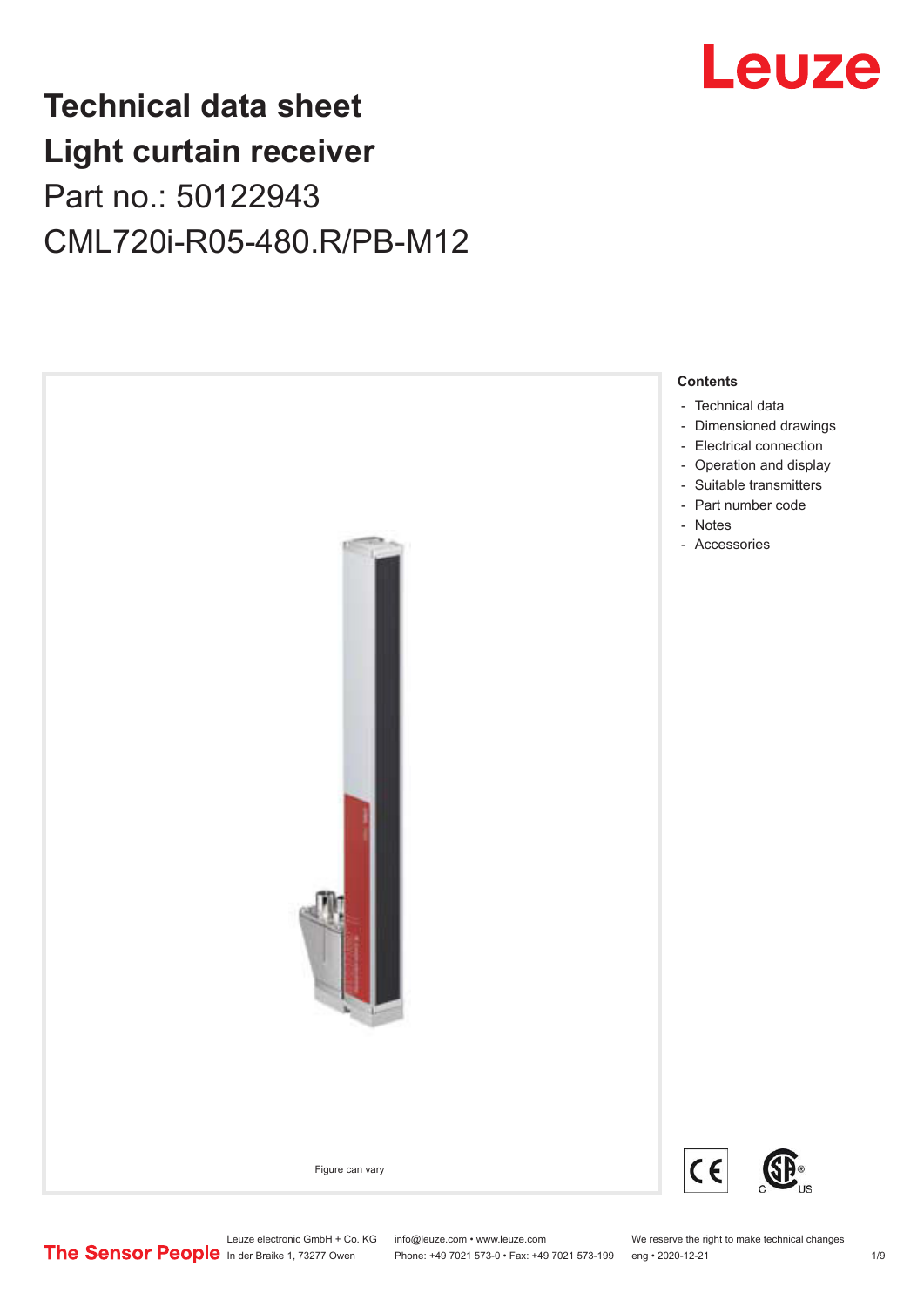### <span id="page-1-0"></span>**Technical data**

# **Leuze**

| <b>Basic data</b>                              |                                                                                                             |
|------------------------------------------------|-------------------------------------------------------------------------------------------------------------|
| <b>Series</b>                                  | 720                                                                                                         |
| <b>Operating principle</b>                     | Throughbeam principle                                                                                       |
| Device type                                    | Receiver                                                                                                    |
| <b>Contains</b>                                | Accessories for the use of the BT-2R1                                                                       |
| <b>Application</b>                             | Object measurement                                                                                          |
| <b>Special version</b>                         |                                                                                                             |
| <b>Special version</b>                         | Crossed-beam scanning                                                                                       |
|                                                | Diagonal-beam scanning                                                                                      |
|                                                | Parallel-beam scanning                                                                                      |
| <b>Optical data</b>                            |                                                                                                             |
| <b>Operating range</b>                         | Guaranteed operating range                                                                                  |
| <b>Operating range</b>                         | $0.13.5$ m                                                                                                  |
| <b>Operating range limit</b>                   | Typical operating range                                                                                     |
| <b>Operating range limit</b>                   | 0.14.5m                                                                                                     |
| <b>Measurement field length</b>                | 480 mm                                                                                                      |
| <b>Number of beams</b>                         | 96 Piece(s)                                                                                                 |
| Beam spacing                                   | 5 <sub>mm</sub>                                                                                             |
| <b>Measurement data</b>                        |                                                                                                             |
| Minimum object diameter                        | $10 \text{ mm}$                                                                                             |
| <b>Electrical data</b>                         |                                                                                                             |
|                                                |                                                                                                             |
| <b>Protective circuit</b>                      | Polarity reversal protection                                                                                |
|                                                | Short circuit protected                                                                                     |
|                                                | <b>Transient protection</b>                                                                                 |
|                                                |                                                                                                             |
| Performance data                               |                                                                                                             |
| Supply voltage U <sub>B</sub>                  | 18  30 V, DC                                                                                                |
| <b>Residual ripple</b>                         | 0  15 %, From $U_{\rm B}$                                                                                   |
| <b>Open-circuit current</b>                    | 0  165 mA, The specified values refer<br>to the entire package consisting of trans-<br>mitter and receiver. |
|                                                |                                                                                                             |
| Inputs/outputs selectable                      |                                                                                                             |
| Output current, max.                           | 100 mA                                                                                                      |
| Input resistance                               | $6,000 \Omega$                                                                                              |
| Number of inputs/outputs selectable 2 Piece(s) |                                                                                                             |
| Type                                           | Inputs/outputs selectable                                                                                   |
| Voltage type, outputs                          | DC                                                                                                          |
| Switching voltage, outputs                     | Typ. $U_{\rm B}$ / 0 V                                                                                      |
| Voltage type, inputs                           | DC.                                                                                                         |
| Switching voltage, inputs                      | high: ≥6V                                                                                                   |
|                                                | $low: 4V$                                                                                                   |
|                                                |                                                                                                             |
| Input/output 1                                 |                                                                                                             |
| Activation/disable delay                       | 1 <sub>ms</sub>                                                                                             |
| <b>Timing</b>                                  |                                                                                                             |
|                                                |                                                                                                             |
| <b>Cycle time</b>                              | 3.28 ms                                                                                                     |
| Response time per beam                         | 30 µs                                                                                                       |
| <b>Interface</b>                               |                                                                                                             |
| Type                                           | PROFIBUS DP                                                                                                 |
| <b>PROFIBUS DP</b>                             |                                                                                                             |
| <b>Function</b>                                | Process                                                                                                     |

| <b>Service interface</b>                         |                              |  |
|--------------------------------------------------|------------------------------|--|
| <b>Type</b>                                      | IO-Link                      |  |
| <b>IO-Link</b>                                   |                              |  |
| <b>Function</b>                                  | Configuration via software   |  |
|                                                  | Service                      |  |
| <b>Connection</b>                                |                              |  |
| <b>Number of connections</b>                     | 2 Piece(s)                   |  |
| <b>Plug outlet</b>                               | Rear side                    |  |
|                                                  |                              |  |
| <b>Connection 1</b>                              |                              |  |
| <b>Function</b>                                  | Configuration interface      |  |
|                                                  | Connection to transmitter    |  |
|                                                  | Signal IN                    |  |
|                                                  | Signal OUT                   |  |
| <b>Type of connection</b>                        | Voltage supply<br>Connector  |  |
| <b>Thread size</b>                               | M <sub>12</sub>              |  |
| Type                                             | Male                         |  |
| <b>Material</b>                                  | Metal                        |  |
| No. of pins                                      | 8-pin                        |  |
| Encoding                                         | A-coded                      |  |
|                                                  |                              |  |
| <b>Connection 2</b>                              |                              |  |
| <b>Function</b>                                  | <b>BUS IN</b>                |  |
|                                                  | <b>BUS OUT</b>               |  |
| <b>Type of connection</b>                        | Connector                    |  |
| <b>Thread size</b>                               | M12                          |  |
| <b>Type</b>                                      | Female                       |  |
| <b>Material</b>                                  | Metal                        |  |
| No. of pins                                      | 5-pin                        |  |
| Encoding                                         | B-coded                      |  |
| <b>Mechanical data</b>                           |                              |  |
| Design                                           | Cubic                        |  |
| Dimension (W x H x L)                            | 29 mm x 35.4 mm x 503 mm     |  |
| <b>Housing material</b>                          | Metal                        |  |
| <b>Metal housing</b>                             | Aluminum                     |  |
| Lens cover material                              | Plastic                      |  |
| Net weight                                       | 750 g<br>Silver              |  |
| <b>Housing color</b><br><b>Type of fastening</b> | Groove mounting              |  |
|                                                  | Via optional mounting device |  |
|                                                  |                              |  |
| <b>Operation and display</b>                     |                              |  |
| Type of display                                  | LED                          |  |
|                                                  | OLED display                 |  |
| <b>Number of LEDs</b>                            | 2 Piece(s)                   |  |
| Type of configuration                            | Software                     |  |
|                                                  | Teach-in                     |  |
| <b>Operational controls</b>                      | Membrane keyboard            |  |
| <b>Environmental data</b>                        |                              |  |
| Ambient temperature, operation                   | $-3060 °C$                   |  |
| Ambient temperature, storage                     | $-40$ 70 °C                  |  |
|                                                  |                              |  |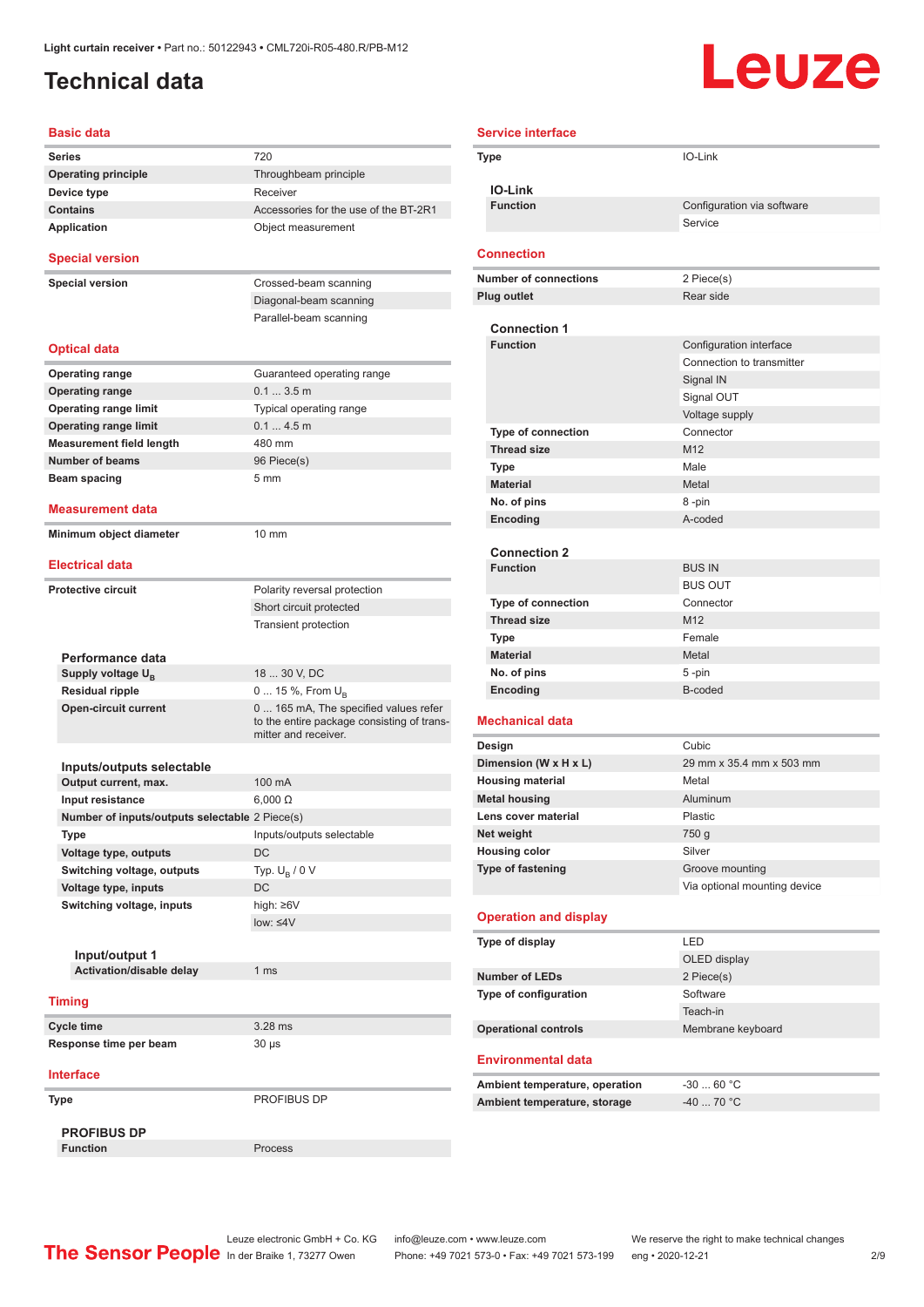## **Technical data**

# Leuze

#### **Certifications**

| Degree of protection     | IP 65         |
|--------------------------|---------------|
| <b>Protection class</b>  | Ш             |
| <b>Certifications</b>    | c CSA US      |
| <b>Standards applied</b> | IEC 60947-5-2 |
|                          |               |

#### **Classification**

| <b>Customs tariff number</b> | 90314990 |
|------------------------------|----------|
| eCl@ss 5.1.4                 | 27270910 |
| eCl@ss 8.0                   | 27270910 |
| eCl@ss 9.0                   | 27270910 |
| eCl@ss 10.0                  | 27270910 |
| eCl@ss 11.0                  | 27270910 |
| <b>ETIM 5.0</b>              | EC002549 |
| <b>ETIM 6.0</b>              | EC002549 |
| <b>ETIM 7.0</b>              | EC002549 |
|                              |          |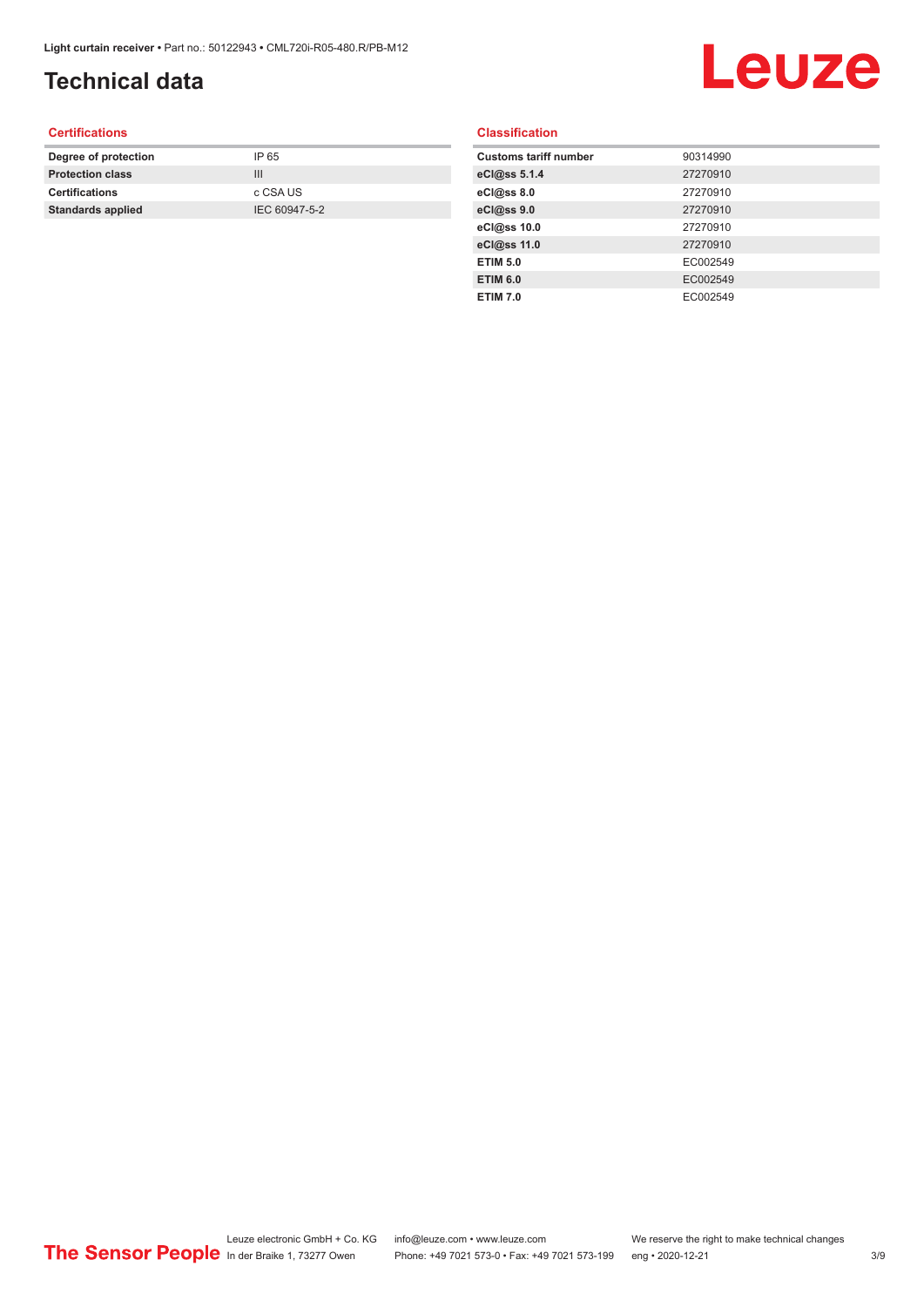#### <span id="page-3-0"></span>**Dimensioned drawings**

All dimensions in millimeters





F M6 thread G Fastening groove

- T Transmitter
	- R Receiver
	- Y 2.5 mm
- 

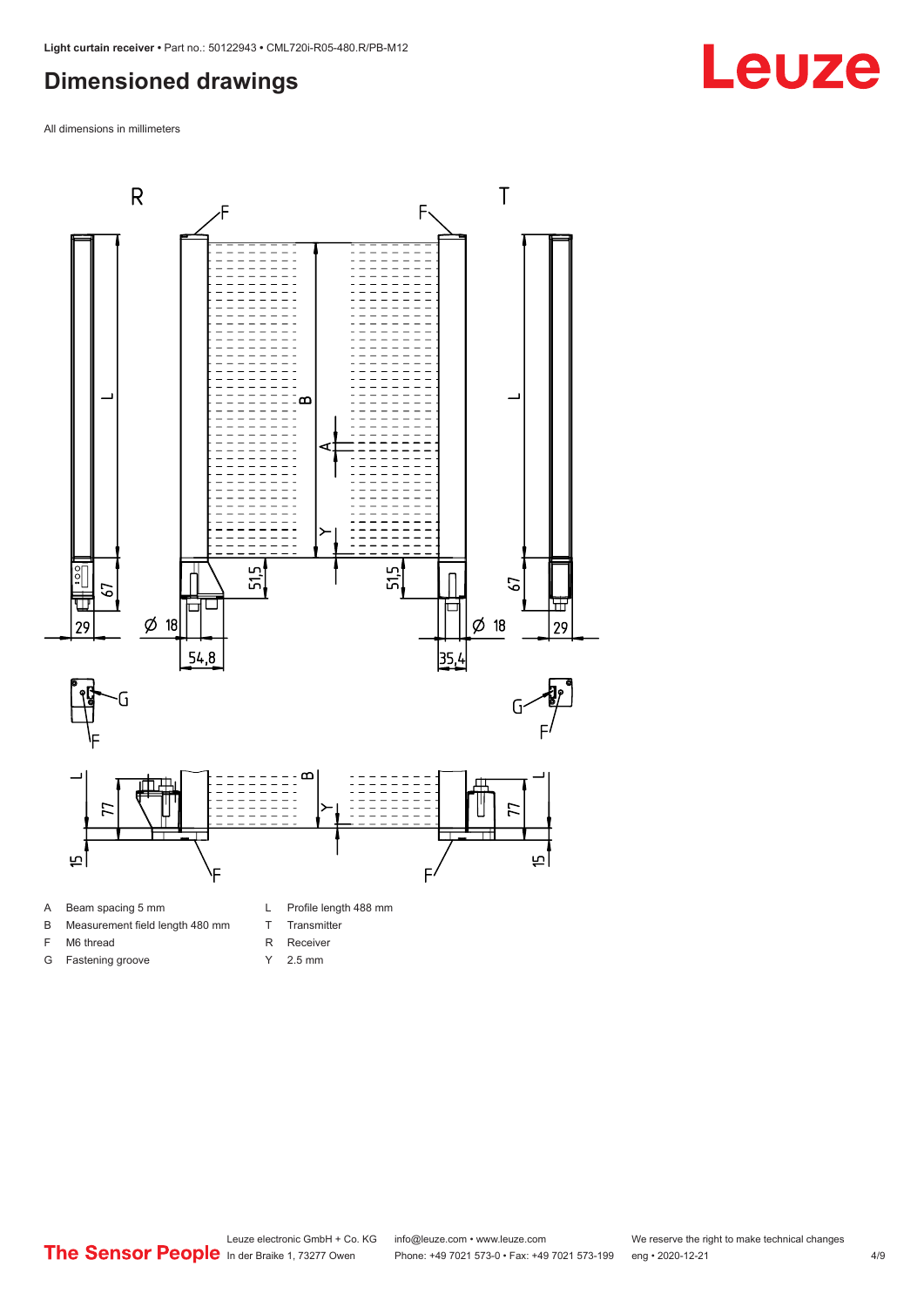#### <span id="page-4-0"></span>**Dimensioned drawings**





# **Electrical connection**

**Connection 1**

| <b>Function</b>    | Configuration interface   |
|--------------------|---------------------------|
|                    | Connection to transmitter |
|                    | Signal IN                 |
|                    | Signal OUT                |
|                    | Voltage supply            |
| Type of connection | Connector                 |
| <b>Thread size</b> | M12                       |
| <b>Type</b>        | Male                      |
| <b>Material</b>    | Metal                     |
| No. of pins        | 8-pin                     |
| Encoding           | A-coded                   |

#### **Pin Pin assignment**

| 1              | $V +$            |  |  |
|----------------|------------------|--|--|
| $\overline{2}$ | I/O <sub>1</sub> |  |  |
| 3              | <b>GND</b>       |  |  |
| $\overline{4}$ | IO-Link          |  |  |
| 5              | I/O <sub>2</sub> |  |  |
| 6              | RS 485 Tx+       |  |  |
| 7              | RS 485 Tx+       |  |  |
| 8              | <b>FE/SHIELD</b> |  |  |
|                |                  |  |  |



#### **Connection 2**

| <b>Function</b>    | <b>BUS IN</b>  |
|--------------------|----------------|
|                    | <b>BUS OUT</b> |
| Type of connection | Connector      |
| <b>Thread size</b> | M12            |
| <b>Type</b>        | Female         |
| <b>Material</b>    | Metal          |
| No. of pins        | $5$ -pin       |
| Encoding           | B-coded        |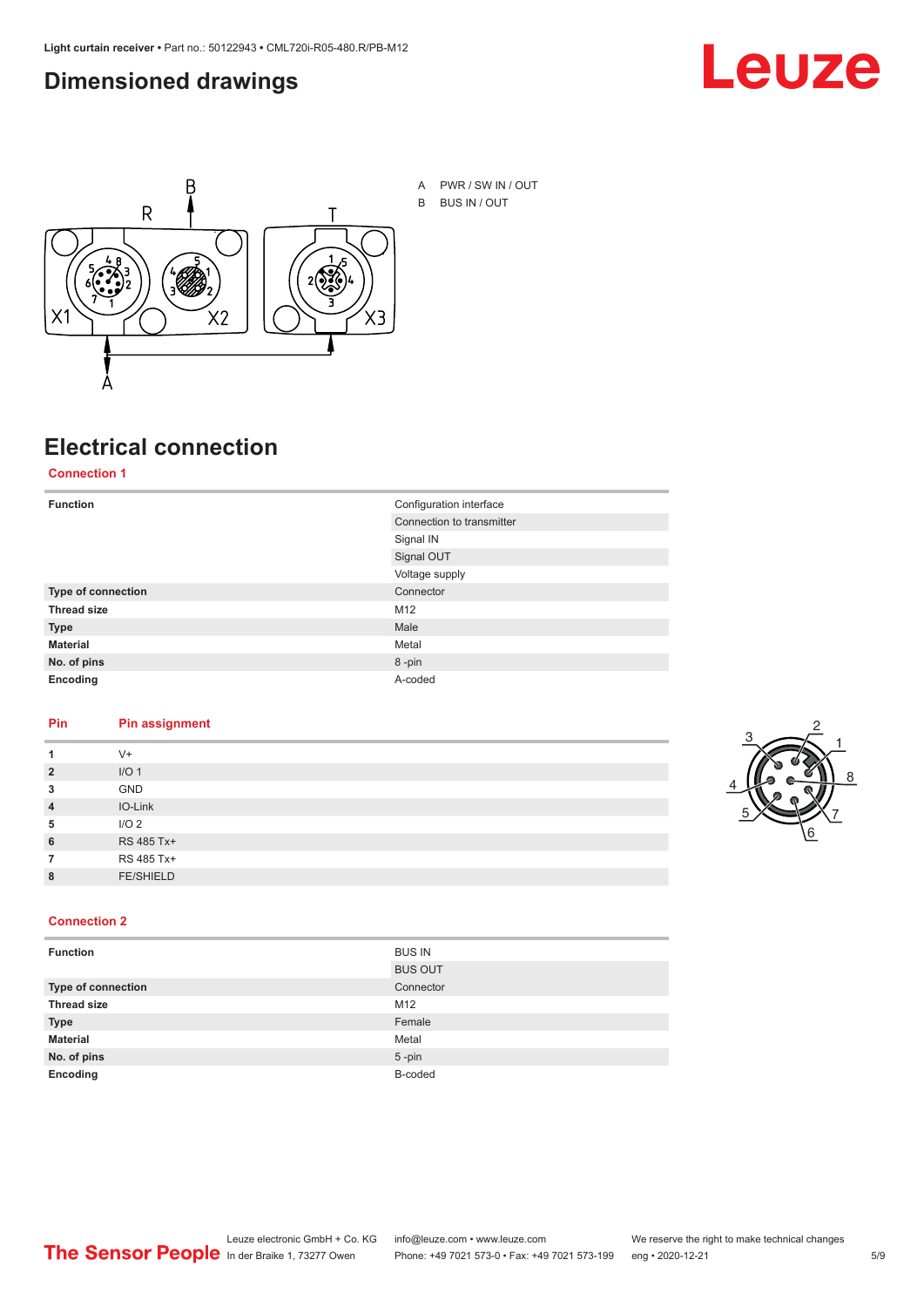### <span id="page-5-0"></span>**Electrical connection**

#### **Pin Pin assignment 1** V+ **2** Tx-**3** PB GND **4** Tx+ **5** FE/SHIELD 3 2 1 5 4



| <b>LED</b>     | <b>Display</b>           | <b>Meaning</b>                         |
|----------------|--------------------------|----------------------------------------|
|                | Green, continuous light  | Operational readiness                  |
|                | Green, flashing          | Teach / error                          |
| $\overline{2}$ | Yellow, continuous light | Light path free, with function reserve |
|                | Yellow, flashing         | No function reserve                    |
|                | Off                      | Object detected                        |

#### **Suitable transmitters**

| Part no. | <b>Designation</b>        | <b>Article</b>               | <b>Description</b>                                                          |
|----------|---------------------------|------------------------------|-----------------------------------------------------------------------------|
| 50119454 | CML720i-T05-480.R-<br>M12 | Light curtain<br>transmitter | Operating range: 0.1  3.5 m<br>Connection: Connector, M12, Rear side, 5-pin |

### **Part number code**

Part designation: **CML7XXi-YZZ-AAAA.BCCCDDD-EEEFFF**

| <b>CML</b>  | <b>Operating principle</b><br>Measuring light curtain                                                                                     |
|-------------|-------------------------------------------------------------------------------------------------------------------------------------------|
| 7XXi        | <b>Series</b><br>720i: 720i series<br>730i: 730i series                                                                                   |
| Y           | Device type<br>T: transmitter<br>R: receiver                                                                                              |
| <b>ZZ</b>   | <b>Beam spacing</b><br>$05:5$ mm<br>10:10 mm<br>20:20 mm<br>40:40 mm                                                                      |
| <b>AAAA</b> | Measurement field length [mm], dependent on beam spacing                                                                                  |
| B           | Equipment<br>A: connector outlet, axial<br>R: rear connector outlet                                                                       |
| CCC         | Interface<br>L: IO-Link<br>/CN: CANopen<br>/PB: PROFIBUS<br>/PN: PROFINET<br>/CV: Analog current and voltage output<br>/D3: RS 485 Modbus |

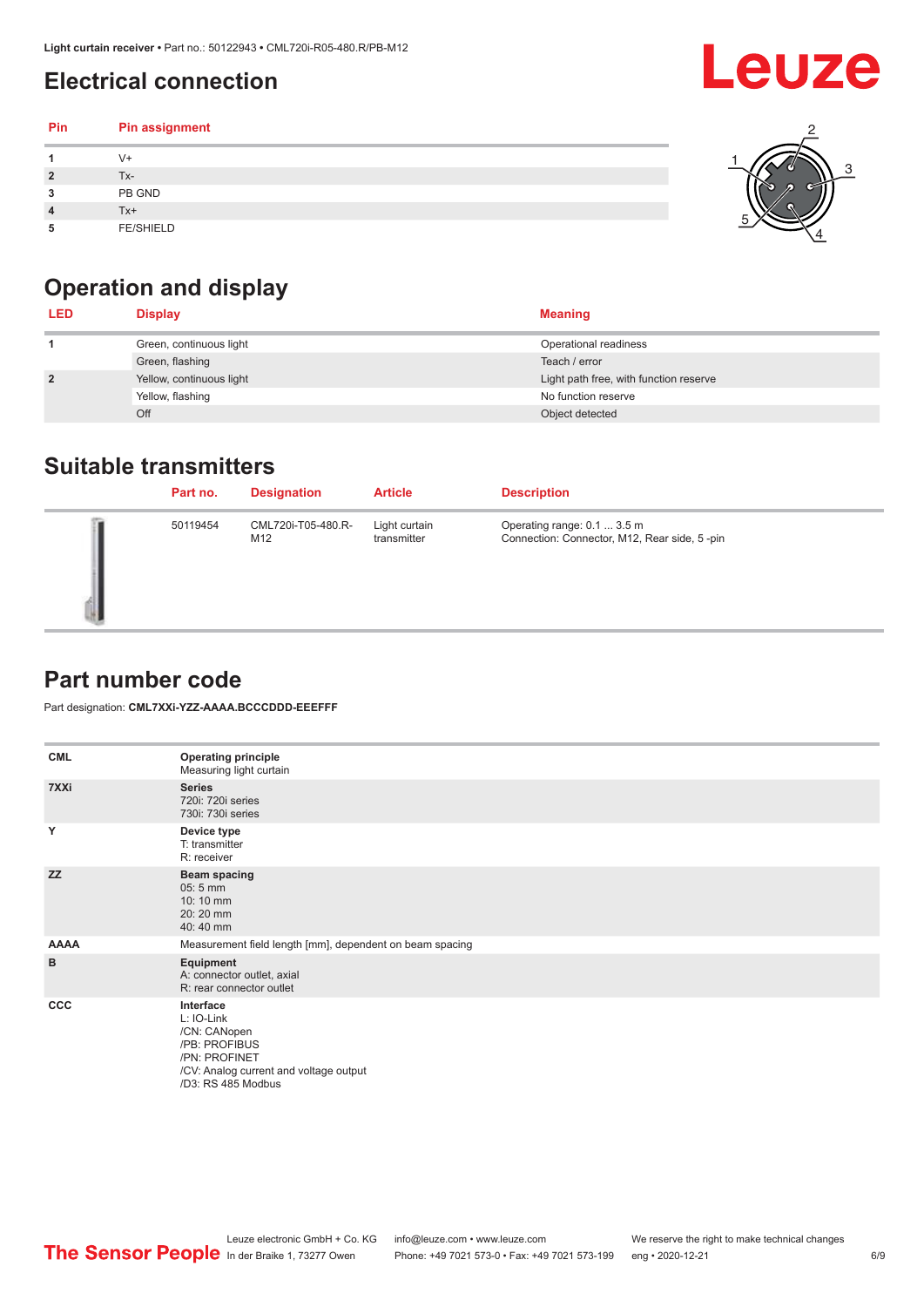#### <span id="page-6-0"></span>**Part number code**



| <b>DDD</b>  | <b>Special equipment</b><br>-PS: Power Setting                                                  |
|-------------|-------------------------------------------------------------------------------------------------|
| <b>EEE</b>  | <b>Electrical connection</b><br>M12: M12 connector                                              |
| <b>FFF</b>  | -EX: Explosion protection                                                                       |
|             |                                                                                                 |
| <b>Note</b> |                                                                                                 |
|             | $\&$ A list with all available device types can be found on the Leuze website at www.leuze.com. |

#### **Notes**

| Observe intended use!                                                                                                                                                                                                            |
|----------------------------------------------------------------------------------------------------------------------------------------------------------------------------------------------------------------------------------|
| $\%$ This product is not a safety sensor and is not intended as personnel protection.<br>$\%$ The product may only be put into operation by competent persons.<br>$\%$ Only use the product in accordance with its intended use. |
|                                                                                                                                                                                                                                  |



#### **For UL applications:**

ª For UL applications, use is only permitted in Class 2 circuits in accordance with the NEC (National Electric Code). ª These proximity switches shall be used with UL Listed Cable assemblies rated 30V, 0.5A min, in the field installation, or equivalent (categories: CYJV/ CYJV7 or PVVA/PVVA7)

#### **Accessories**

### Connection technology - Connection cables

|        | Part no. | <b>Designation</b>     | <b>Article</b>   | <b>Description</b>                                                                                                                                         |
|--------|----------|------------------------|------------------|------------------------------------------------------------------------------------------------------------------------------------------------------------|
| 2<br>W | 50132079 | KD U-M12-5A-V1-<br>050 | Connection cable | Connection 1: Connector, M12, Axial, Female, A-coded, 5-pin<br>Connection 2: Open end<br>Shielded: No<br>Cable length: 5,000 mm<br>Sheathing material: PVC |

#### Connection technology - Y distribution cables

|             |   | Part no. | <b>Designation</b>          | <b>Article</b>        | <b>Description</b>                                                                                                                                                                                                                                                                                  |
|-------------|---|----------|-----------------------------|-----------------------|-----------------------------------------------------------------------------------------------------------------------------------------------------------------------------------------------------------------------------------------------------------------------------------------------------|
| 圔<br>⋿<br>٣ | ø | 50118183 | K-Y1 M12A-5m-<br>M12A-S-PUR | Interconnection cable | Connection 1: Connector, M12, Axial, Female, A-coded, 5-pin<br>Connection 2: Connector, M12, Axial, Male, A-coded, 5-pin<br>Connection 3: Connector, M12, Axial, Female, A-coded, 8-pin<br>Shielded: Yes<br>Cable length fork 1: 5,000 mm<br>Cable length fork 2: 150 mm<br>Sheathing material: PUR |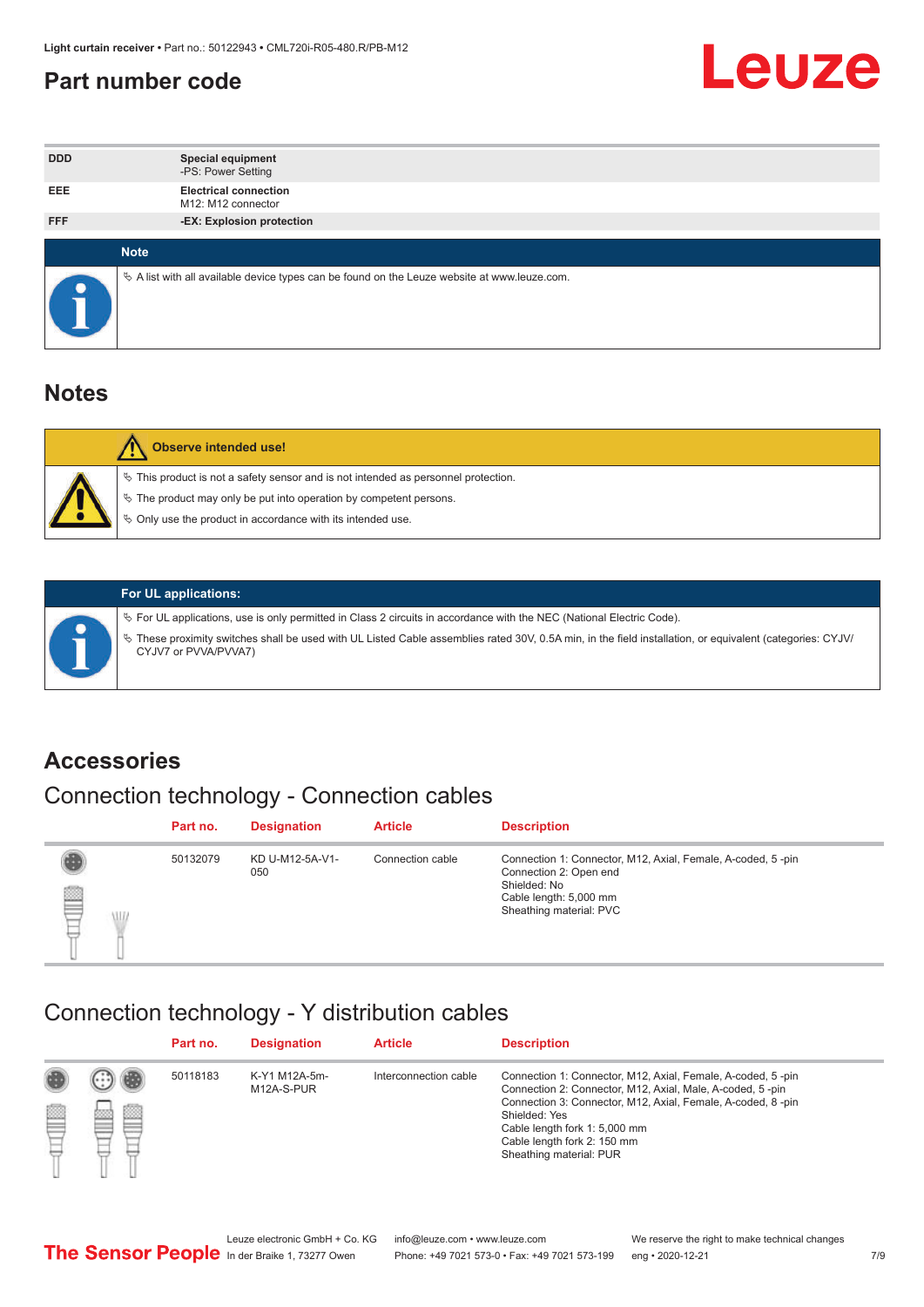#### **Accessories**

# **Leuze**

|   |        | Part no. | <b>Designation</b>           | <b>Article</b>        | <b>Description</b>                                                                                                                                                                                                                                                                             |
|---|--------|----------|------------------------------|-----------------------|------------------------------------------------------------------------------------------------------------------------------------------------------------------------------------------------------------------------------------------------------------------------------------------------|
| 您 | ×<br>一 | 50123265 | K-YPB M12A-5m-<br>M12A-S-PUR | Interconnection cable | Suitable for interface: PROFIBUS DP<br>Connection 1: Connector, M12, Axial, Male, B-coded, 5-pin<br>Connection 2: Cable with connector, M12, Axial, Female, B-coded, 5-pin<br>Connection 3: Cable with connector, M12, Axial, Male, B-coded, 5-pin<br>Shielded: Yes<br>Sheathing material: PUR |

### Mounting technology - Mounting brackets

|               | Part no. | <b>Designation</b> | <b>Article</b>      | <b>Description</b>                                                                                                                                                                                                        |
|---------------|----------|--------------------|---------------------|---------------------------------------------------------------------------------------------------------------------------------------------------------------------------------------------------------------------------|
| $\frac{1}{2}$ | 50142900 | BT 700M.5-2SET     | Mounting device set | Design of mounting device: Bracket mounting<br>Fastening, at system: Through-hole mounting, T slotted hole<br>Mounting bracket, at device: Screw type, Sliding block<br>Type of mounting device: Rigid<br>Material: Steel |

### Mounting technology - Swivel mounts

| Part no. | <b>Designation</b> | <b>Article</b>       | <b>Description</b>                                                                                                                                          |
|----------|--------------------|----------------------|-------------------------------------------------------------------------------------------------------------------------------------------------------------|
| 429046   | <b>BT-2R1</b>      | Mounting bracket set | Fastening, at system: Through-hole mounting<br>Mounting bracket, at device: Clampable<br>Type of mounting device: Turning, 360°<br>Material: Metal, Plastic |

### Configuration devices

| Part no. | <b>Designation</b>             | <b>Article</b>  | <b>Description</b>                                                       |
|----------|--------------------------------|-----------------|--------------------------------------------------------------------------|
| 50121098 | SET MD12-US2-IL1.1<br>$+$ Zub. | Diagnostics set | Interface: USB<br>Connections: 2 Piece(s)<br>Degree of protection: IP 20 |

#### Services

| Part no. | <b>Designation</b> | <b>Article</b>   | <b>Description</b>                                                                                                                                                                                                                                                                                                                                                                                                              |
|----------|--------------------|------------------|---------------------------------------------------------------------------------------------------------------------------------------------------------------------------------------------------------------------------------------------------------------------------------------------------------------------------------------------------------------------------------------------------------------------------------|
| S981001  | CS10-S-110         | Start-up support | Details: Performed at location of customer's choosing, duration: max. 10<br>hours.<br>Conditions: Devices and connection cables are already mounted, price not<br>including travel costs and, if applicable, accommodation expenses.<br>Restrictions: No mechanical (mounting) and electrical (wiring) work<br>performed, no changes (attachments, wiring, programming) to third-party<br>components in the nearby environment. |
| S981005  | CS10-T-110         | Product training | Details: Location and content to be agreed upon, duration: max. 10 hours.<br>Conditions: Price not including travel costs and, if applicable, accommodation<br>expenses.<br>Restrictions: Travel costs and accommodation expenses charged separately<br>and according to expenditure.                                                                                                                                           |